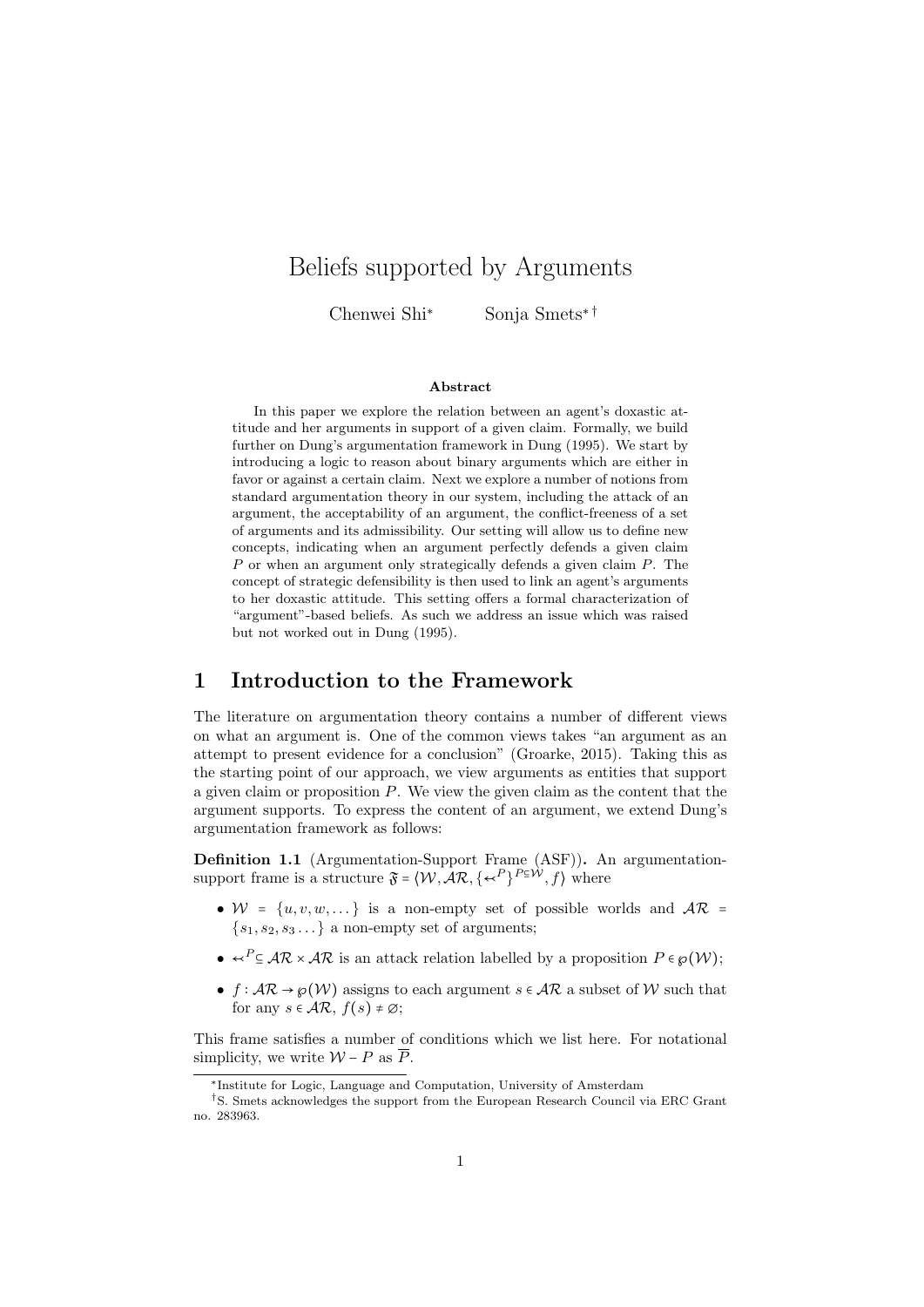- 1. if  $s_1 \nleftrightarrow^P s_2$ , (a) either  $f(s_1) \subseteq P$  or  $f(s_1) \subseteq \overline{P}$ ; (b)  $f(s_1) \subseteq P$  then  $f(s_2) \subseteq \overline{P}$ ; 2.  $s_1 \leftarrow^P s_2$  if and only if  $s_1 \leftarrow^P s_2$ ;
- 3. if  $s_1 \nleftrightarrow^P s_2$  and  $f(s_1) \subseteq Q \subseteq P$ , then  $s_1 \nleftrightarrow^Q s_2$ ;

Explanation of Notation. Taking subsets of  $W$  as propositions, our notation  $f(s) \subseteq P$  expresses that argument s supports proposition P. The condition that  $f(s) \neq \emptyset$ , which we impose on f, requires that there should not be any argument supporting a contradiction. We use the notation  $s_1 \nleftrightarrow^P s_2$  to express that argument  $s_1$  is attacked by  $s_2$  on whether P is the case. The idea of working with accessibility relations labelled by propositions is used in the literature on conditional logic and in particular in the context of logics for belief revision (Baltag and Smets, 2006a,b, 2008).

Explanation of Frame Conditions. Whether the attack relation holds between two arguments has something to do with the contents that are supported by the two arguments, as is indicated by the frame conditions in definition 1.1. The first condition says that the attack relation  $\leftarrow_w^P$  only exists between two arguments which both take a different stands with regard to the claim P. The second condition captures the intuition that a debate about  $P$  is the same as a debate about  $\overline{P}$ . The third condition also specifies the relation between attack relations with respect to different topics. In particular, it says that if one argument is attacked on its claim that  $P$  is the case by certain argument, then it would be attacked by the same argument on its stronger claim.

Given the above frame, we build a model by adding a valuation-map  $V$ :

Definition 1.2 (Argumentation-Support model). An argumentation-support model is a structure  $\mathfrak{M} = \langle W, \mathcal{AR}, \{\prec^P\}^{P \subseteq W}, f, V \rangle$  where

- $\langle W, AR, \{\prec^P\}^{P \subseteq W}, f \}$  is an argumentation-support frame.
- $V : \text{Prop} \to \varphi(\mathcal{W})$  assigns a set of possible worlds to each atomic sentence from a given set of atomic propositions Prop.

Our models captures a dual perspective, we can either look at the set of arguments and the claims each of them supports or at the set of possible worlds and the arguments that support the propositions they satisfy. For the purpose of illustration, we formalize the following example in our setting:

Example 1.1. In front of a vague picture of an animal, some people are arguing:

- $s_1$ : The animal in the picture has wings, so it is a bird;
- $s_2$ : The animal looks like a bat, so it is not a bird, it is a mammal;
- $s_3$ : The animal looks like a pterosaur, so it is neither a bird nor a mammal, it is a reptile;

Let Prop =  $\{b, m, r\}$  where b says that the animal in the picture is a bird, m says that the animal in the picture is a mammal and  $r$  says that the animal in the picture is a reptile. Define a model  $\mathfrak{M} = \langle W, \mathcal{AR}, \{\prec^P\}^{P \subseteq W}, f, V \rangle$  where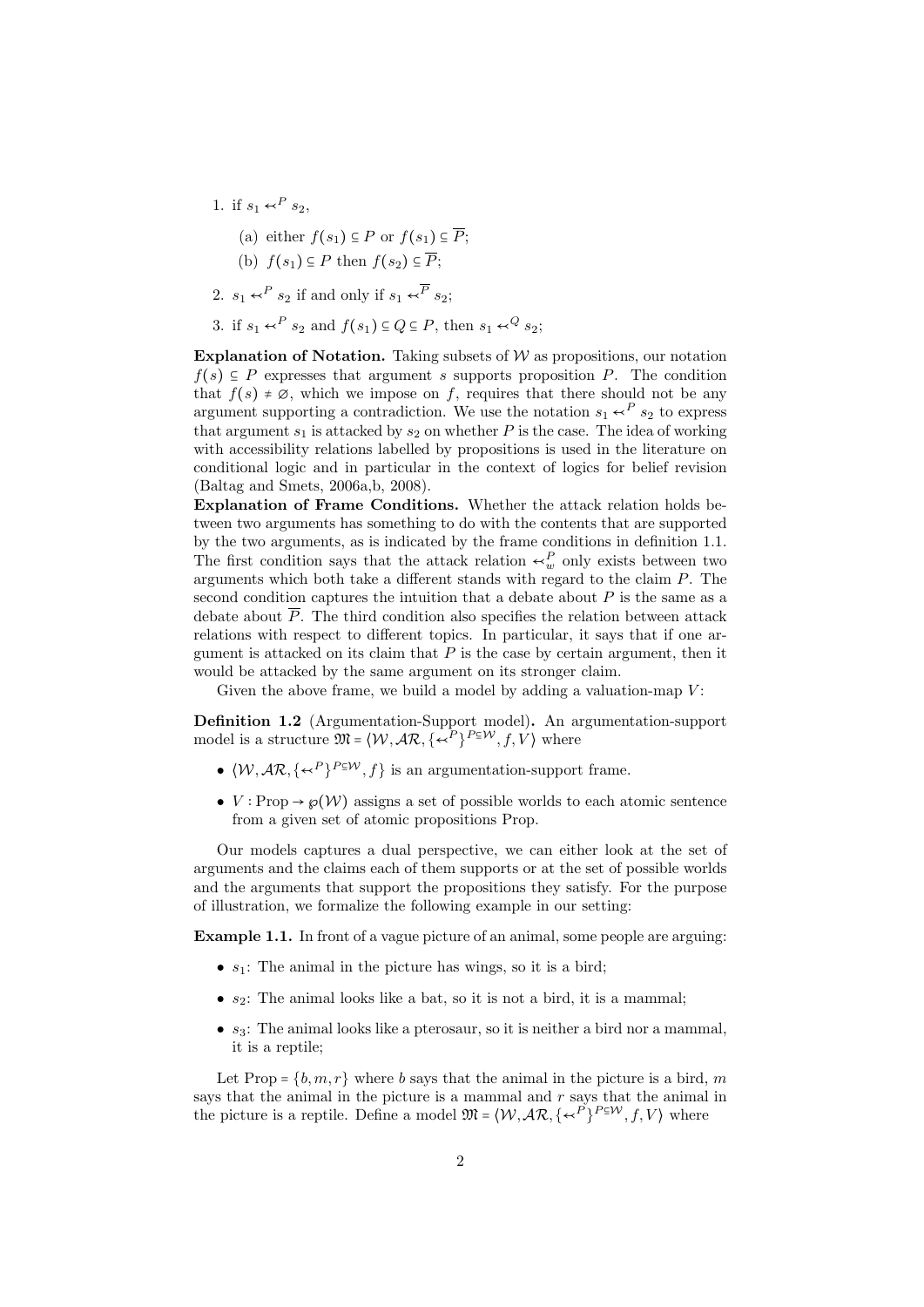

Figure 1.1: Graph for Example 1.1

- $W = \{w, v, u\}$  and  $\mathcal{AR} = \{s_1, s_2, s_3\};$
- $V(b) = \{w\}, V(m) = \{v\}, V(r) = \{u\};$
- $\bullet \begin{align*} \bullet \begin{array}{l} \leftarrow^{{\mathcal{W}}=\leftarrow^{{\mathcal{Q}}=\varnothing, \ \leftarrow^{\{w\}}=\leftarrow^{\{v,u\}}=\{(s_1,s_2),(s_1,s_3)\}, \end{array} \right. \end{align*}$  $\leftarrow^{\{v\}}=\leftarrow^{\{w,u\}}=\{(s_2,s_3),(s_3,s_2),(s_1,s_2)\},$  $\leftarrow^{\{u\}}=\leftarrow^{\{w,v\}}=\{(s_2,s_3),(s_3,s_2),(s_1,s_3)\};$
- $f(s_1) = \{w\}, f(s_2) = \{v\}, f(s_3) = \{u\}.$

Readers can check that this model is an argumentation-support model. (Also see the graph in Figure 1.1 for a more intuitive representation.) Note that the attack relation on  $m$  forms a cycle between  $s_2$  and  $s_3$ , which is also the case for attack relation on r.

From Arguments to Beliefs. Given the above semantics, we can address the issue raised in Dung (1995) about the connection between an agent's doxastic state concerning  $P$  and her arguments in support of  $P$ . Dung (1995) does indicate the existence of a substantial relation between the acceptable arguments and the agent's belief formation:

. . . a statement is believable if it can be argued successfully against attacking arguments. In other words, whether or not a rational agent believes in a statement depends on whether or not the argument supporting this statement can be successfully defended against the counterarguments. (Dung, 1995, p.323)

However, the formal framework in Dung (1995) does not make this relation between the doxastic state (the agent's beliefs) and the agent's arguments explicit. We have set it as our goal to address this question, namely how can the agent's beliefs be characterized on the basis of the agent's argumentation structure.

This question is in part also addressed in the work by Grossi and van der Hoek (2014), though our approaches are different. In Grossi and van der Hoek (2014), the authors start from a two-dimensional doxastic-argumentation structure and explore the connection between the two while our goal is to characterize the notion of belief directly in terms of the properties of the underlying arguments while assuming that the agent has an epistemic information state. In this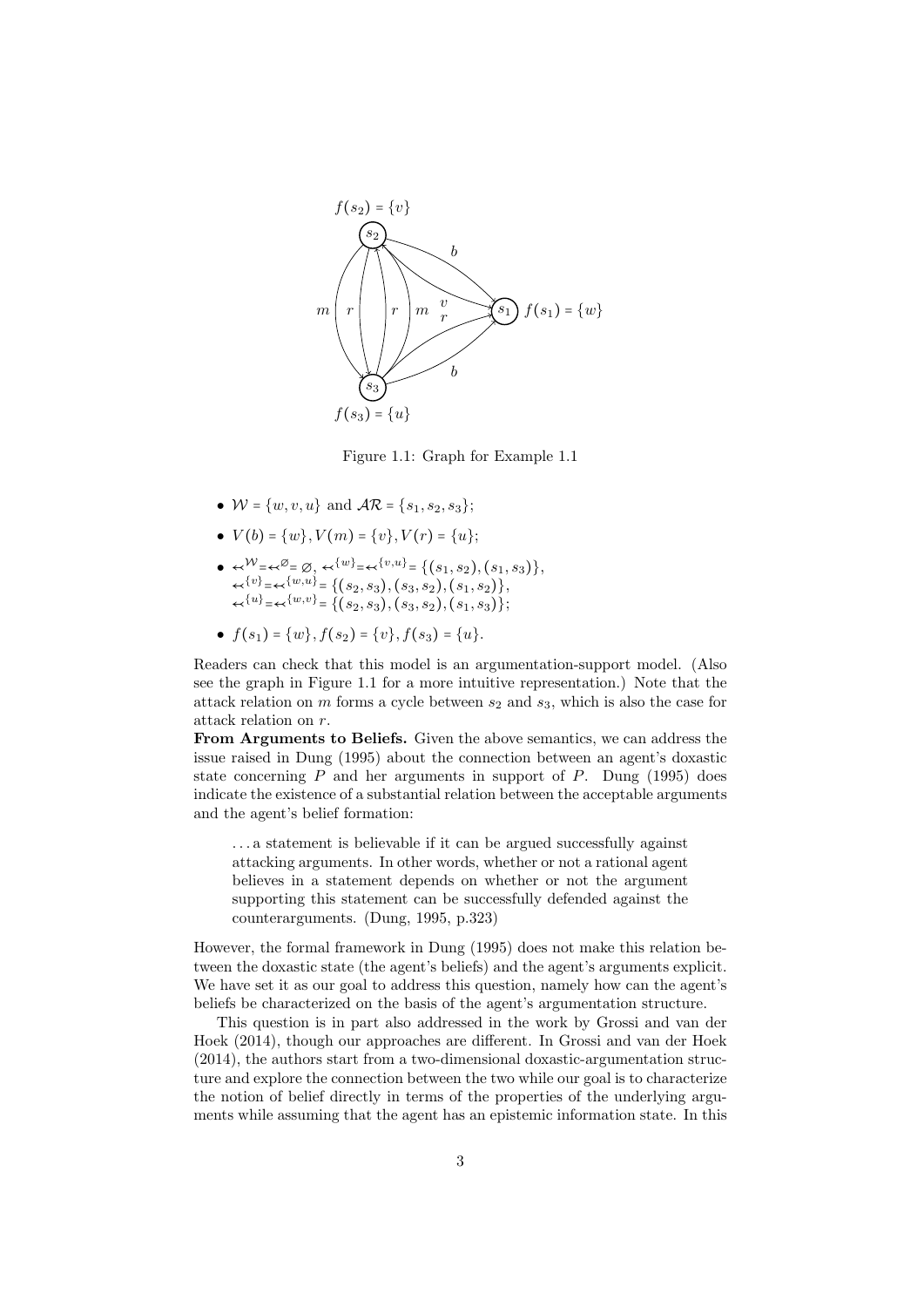way our setting resembles the semantic approach on evidence-based beliefs in van Benthem et al. (2012), we approach the topic of what we call 'argumentbased beliefs' by taking our argument-support structures as the basic building block.

Without going into all the details of our formal setting we offer the main definitions and propositions of the argumentation theoretical notions that play a central role.

# 2 Formal Properties of Arguments

The following definitions are directly based on the related concepts in Dung (1995):

Definition 2.1 (Conflict-free and admissible set of arguments). Given an ASF  $\mathfrak{F}$  and a set of arguments  $X \subseteq \mathcal{AR}$ ,

$$
n^{P}(X) = \{ s \in \mathcal{AR} \mid \nexists s' \in X : s \leftarrow^{P} s' \}
$$
  
\n
$$
d^{P}(X) = \{ s \in \mathcal{AR} \mid \forall (s, s') \in \leftarrow^{P} \exists s'' \in X : (s', s'') \in \leftarrow^{P} \}.
$$

X is conflict free for P if  $X \subseteq n^P(X)$ ; X is admissible for P if  $X \subseteq n^P(X)$  and  $X \subseteq d^P(X)$ .

**Definition 2.2** (Defenders and attackers of an argument). Given an ASF  $\tilde{\mathfrak{F}}$ and an argument  $s \in \mathcal{AR}$ ,

- $Def^{P}(s) = \{s_n \in \mathcal{AR} \mid \exists s_0, s_1, \ldots, s_n : \bigwedge_{i=0}^{n} s_i \prec^{P} s_{i+1} \text{ where } s = s_0 \text{ and } s_i \in \mathcal{AR} \mid \exists s_0, s_1, \ldots, s_n : \bigwedge_{i=0}^{n} s_i \prec^{P} s_{i+1} \text{ where } s = s_0 \text{ and } s_i \in \mathcal{AR} \mid \exists s_0, s_1, \ldots, s_n : \bigwedge_{i=0}^{n} s_i \prec^{P} s_{i+1} \text{ where } s = s_0 \text{ and } s_i$  $n \neq 0$  is an even number  $\}$
- $Att^P(s) = \{s_n \in \mathcal{AR} \mid \exists s_0, s_1, \dots, s_n : \bigwedge_{i=0}^n s_i \leftarrow^P s_{i+1} \text{ where } s = s_0 \text{ and } n \text{ is } \}$ an odd number }

Based on these notions, we define the main notion in this paper, which focuses on the status of one single argument rather than on a set of arguments.

**Definition 2.3** (Defensibility). Given an ASF  $\mathfrak{F}$  and an argument  $s \in \mathcal{AR}$ ,

- 1. s perfectly defends P if and only if  $f(s) \subseteq P$  and  $\{s\} \cup Def^P(s)$  is admissible for P;
- 2. s strategically defends P if and only if  $f(s) \subseteq P$  and there is a subset S of  $Def^P(s)$  such that  $\{s\} \cup S$  is admissible for P.

Having assigned a content to each argument, we can ask how the status of one argument changes according to the change of debated claim.

**Proposition 2.1.** Given an ASF  $\mathfrak{F}$  and an argument  $s \in \mathcal{AR}$ ,

- if s strategically defends P, then s strategically defends Q where  $P \subseteq Q$ ;
- even if s perfectly defends P, s may not perfectly defend Q where  $P \subseteq Q$ ;
- even if s perfectly/strategically defends P and also perfectly/strategically defends Q, s may not perfectly/strategically defend  $P \cap Q$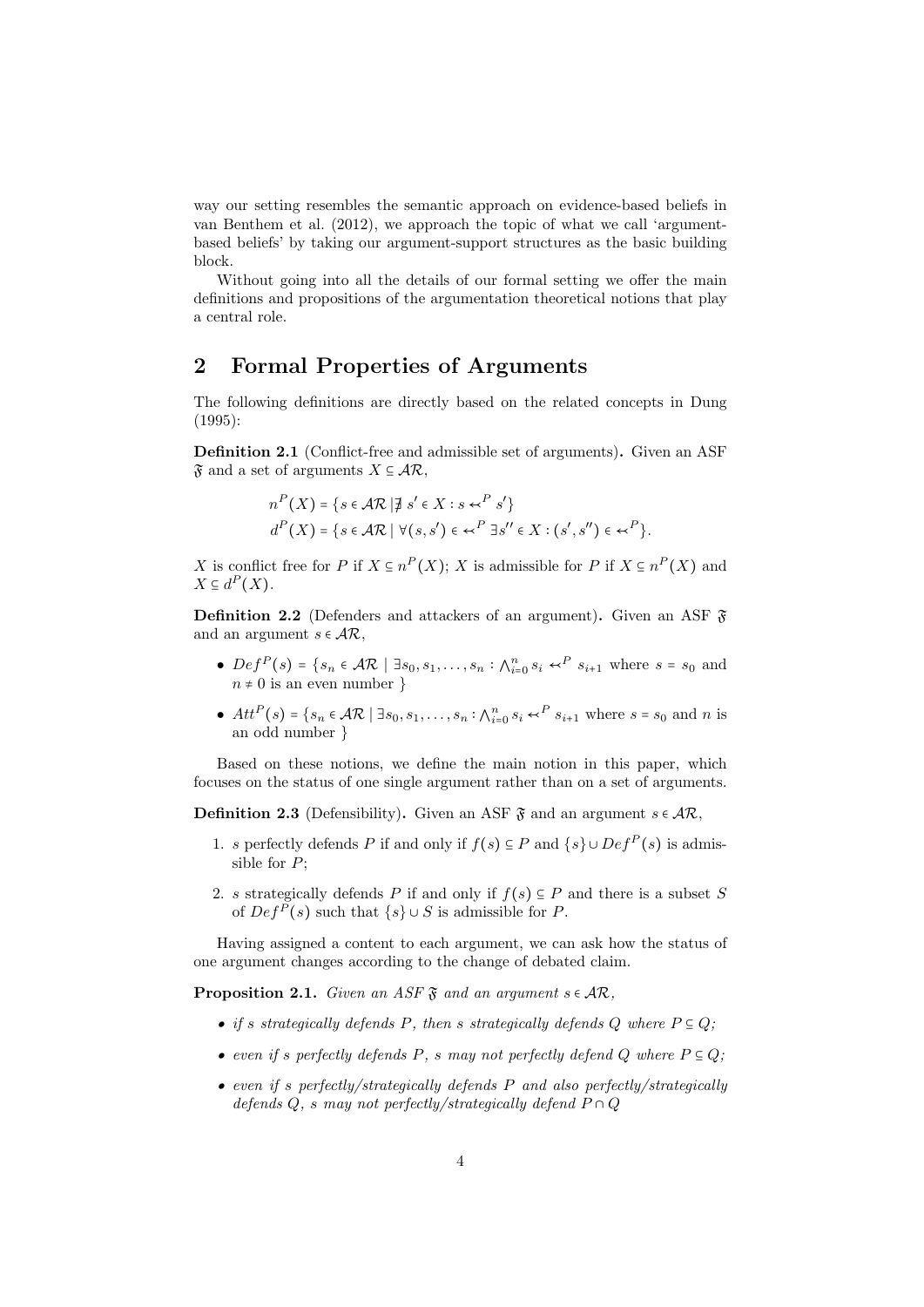

Figure 2.1: Counterexample for Proposition 2.1

Readers can check that in the graph on the right-hand side of Figure 2.1,  $s_1$ perfectly defends  $P = \{w\}$  but does not perfectly defend  $Q = \{w, v\}$  (the solid arrow represents  $\leftarrow^P$  and the dashed arrow represents  $\leftarrow^Q$ ). However,  $s_1$  can strategically defend  $Q$ . And in the graph of the left-hand side of Figure 2.1,  $s_1$ perfectly defends  $P = \{w, u\}$  (dotted arrow for  $\leftarrow^P$ ) and  $Q = \{w, v\}$  (solid arrow for  $\leftarrow^{Q}$ , but does not strategically defend  $P \cap Q$  (dashed arrow for  $P \cap Q$ ).

We say that P perfectly/strategically dominates a debate about P, if the claim P is perfectly/strategically defended by some argument s while  $\overline{P}$  is not.

**Definition 2.4** (Domination). Given an ASF  $\mathfrak{F}$ , P perfectly/strategically dominates a debate about P if and only if there exists at least one argument which perfectly/strategically defends P but no argument which perfectly/strategically defends  $\overline{P}$ .

Although perfect defensibility implies strategic defensibility, strategic domination implies perfect domination:

**Proposition 2.2.** Given an ASF  $\mathfrak{F}$ , if P strategically dominates, then P perfectly dominates, but not the other way around.

Corresponding to Proposition 2.1, we have the following result for domination:

**Proposition 2.3.** Given ASF  $\mathfrak{F}$ ,

- if P strategically dominates, then Q strategically dominates where  $P \subseteq Q$ ; however, this does not hold for perfect domination;
- even if both P and Q perfectly/strategically dominates,  $P \cap Q$  may not perfectly/strategically dominate.

Proposition 2.2 and Proposition 2.3 indicate that the strategic notions are better behaved. In order to characterize an agent's doxastic attitude on the basis of her arguments, we will work further with the notions of strategic defensibility and domination. Let us first offer the reader an important alternative characterization of the notion of 'strategic defensibility', based on the use of fixed point (in line with the use of greatest fixed point in van Benthem (2014) for defining solution concepts in strategic game-theoretic contexts):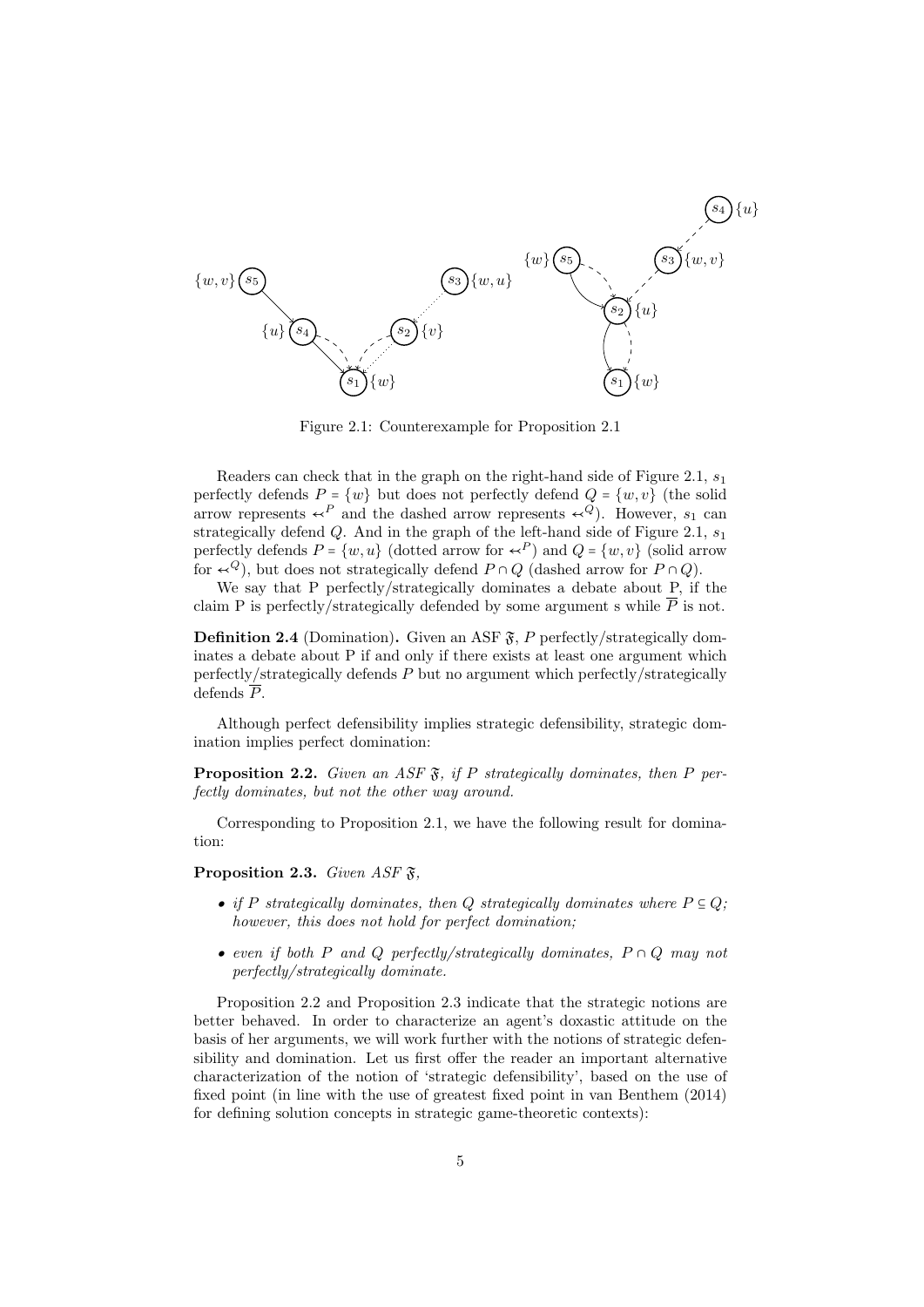**Proposition 2.4.** Given an ASF  $\mathfrak{F}$  and  $s \in \mathcal{AR}$ , there is a subset S of  $Def^P(s)$ such that  $\{s\} \cup S$  is admissible on P if and only if  $s \in GFP.d^P$ , where  $GFP.d^P$ is the greatest fixed point of function  $d^P$ .

So s strategically defends P if and only if  $f(s) \subseteq P$  and  $s \in GFP.d^P$ . In the next section, the syntax and its truth conditions are proposed to reason about these strategic notions, which is inspired by the use of the two-dimensional logic and modal  $\mu$ -calculus for studying argumentation theory in Grossi (2010, 2012); Grossi and van der Hoek (2014).

#### 3 Logic for Argument-Based Beliefs

The syntax is given as follows

**Definition 3.1.** Let Prop =  $\{p,q,r,\ldots\}$  be a non-empty set of atomic propositions.  $\mathcal L$  is the language generated by the following grammar:

$$
\alpha ::= \top | p | \neg \alpha | \alpha \wedge \alpha | \boxminus \alpha | \varpi \beta
$$
  

$$
\beta ::= \top | \Box \alpha | \neg \beta | \beta \wedge \beta | [\prec^{\alpha}] \beta | \mathsf{Gfp}^{\alpha}
$$

where  $p \in \text{Prop}$ . The duals of the operators are defined as standard, such as  $\Phi$ for ¬ q ¬ and <↢α> for ¬[↢α]¬.

The language is divided into two parts  $\alpha$  and  $\beta$ . The  $\alpha$  part is used to state facts about possible worlds, while  $\beta$  part is dedicated to the description of arguments. For example, the intuitive reading of  $\square \alpha$  says that the current argument supports  $\alpha$ ;  $\left[ \left. \left( \alpha \right) \right]$  as that with respect to the debate about the proposition  $\alpha$ : for all arguments directly attacking the current argument,  $\beta$  is the case;  $Gfp^{\alpha}$  indicates that the current argument is acceptable in the sense of being in the the greatest fixed point of the function d with respect to  $\alpha$ .  $\Box$ is a universal operator ranging over the whole set of arguments, which is used to express whether arguments satisfying certain properties exist. And ⊟ is the universal operator ranging over the whole set of possible worlds, which can be interpreted as a knowledge operator in this setting. We will call formulas that belong to the  $\alpha$  part ( $\beta$  part) of this language  $\alpha$ -formula ( $\beta$ -formula). When there is no need to make a distinction,  $\varphi$  is used to denote formulas in the whole language  $\mathcal{L}$ . The truth conditions follow below:

Let  $\mathfrak{M}$  be an argumentation-support model,  $\llbracket \alpha \rrbracket_{\mathfrak{M}} = \{w \in \mathcal{W} \mid \mathfrak{M}, (w, s) \models \alpha\}.$ We omit the subscript  $\mathfrak{M}$  whenever its use is clear from the context.. The truth of  $\varphi \in \mathcal{L}$  is defined as follows:

Definition 3.2. Given an argumentation-claim model M,

- $\mathfrak{M}, (w, s) \vDash \top$
- $\mathfrak{M}, (w, s) \vDash p$  iff  $w \in V(p)$
- $\mathfrak{M}, (w, s) \models \neg \alpha$  iff  $\mathfrak{M}, (w, s) \not\models \alpha$
- $\mathfrak{M}, (w, s) \models \alpha \land \alpha'$  iff  $\mathfrak{M}, (w, s) \models \alpha$  and  $\mathfrak{M}, (w, s) \models \alpha'$
- $\mathfrak{M}, (w, s) \vDash \boxminus \alpha$  iff for all  $w' \in \mathcal{AR}, \mathcal{M}, (w', s) \vDash \alpha$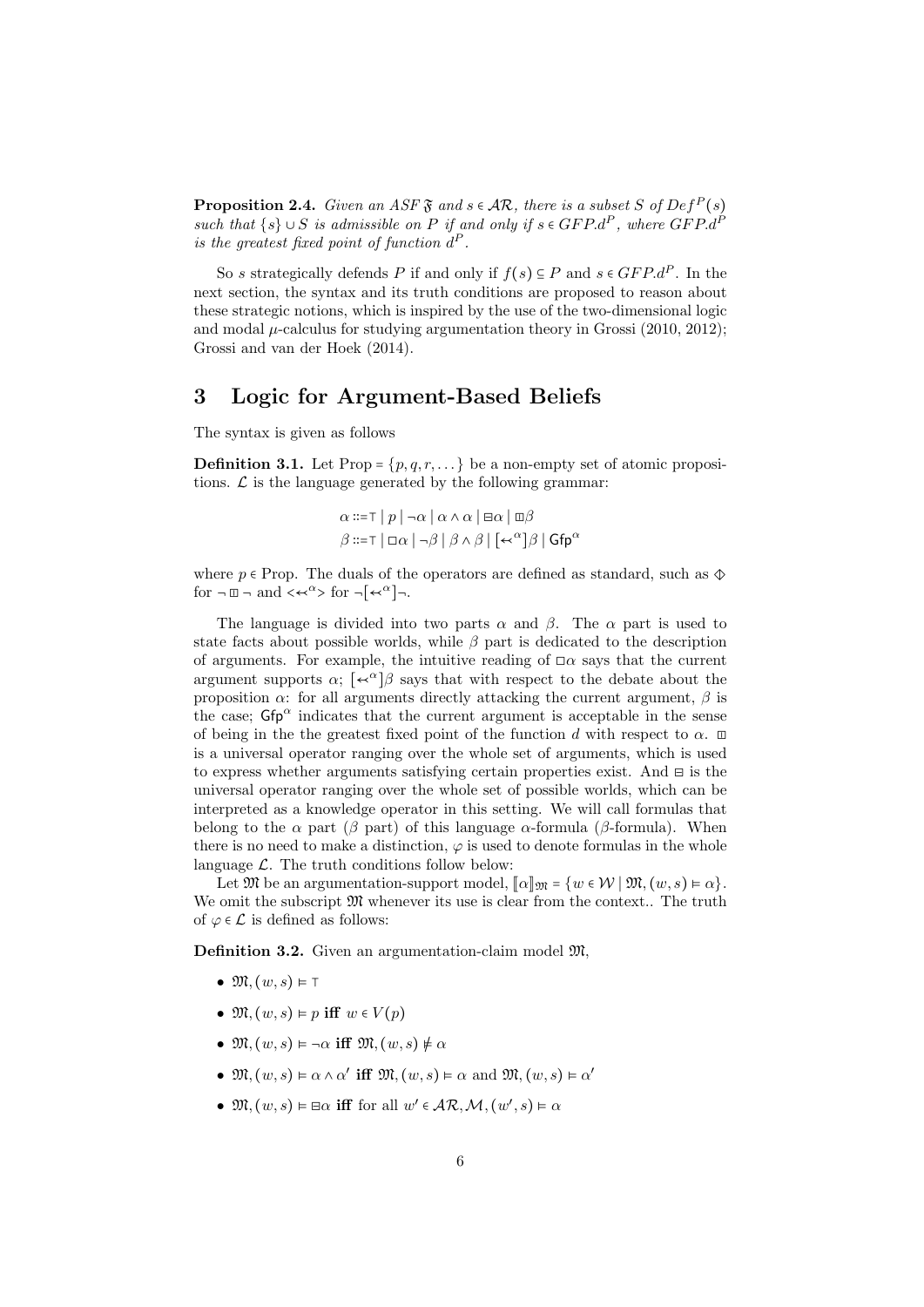- $\mathfrak{M}, (w, s) \models \Box \beta$  iff for all  $s' \in \mathcal{AR}, \mathcal{M}, (w, s') \models \beta$
- $\mathfrak{M}, (w, s) \models \Box \alpha$  iff  $f(s) \subseteq \llbracket \alpha \rrbracket$
- $\mathfrak{M}, (w, s) \models \neg \beta$  iff  $\mathfrak{M}, (w, s) \not\models \beta$
- $\mathfrak{M}, (w, s) \models \beta \land \beta'$  iff  $\mathfrak{M}, (w, s) \models \beta$  and  $\mathfrak{M}, (w, s) \models \beta'$
- $\mathfrak{M}, (w, s) \models [\prec^{\alpha}]\beta$  iff for any  $s' \in \mathcal{AR}$  such that  $s \prec^{\llbracket \alpha \rrbracket} s', \mathfrak{M}, (w, s') \models \beta$ .
- $\mathfrak{M}, (w, s) \vDash \mathsf{Gfp}^{\alpha}$  iff  $s \in GFP.d^{\llbracket \alpha \rrbracket}$

Characterization of Strategic Defensibility and Domination. In this setting, strategic defensibility and domination can be defined:

$$
\begin{aligned} \mathsf{Str}\, \alpha &\coloneqq \Box\, \alpha \wedge \mathsf{Gfp}^\alpha \\ \mathsf{Dom}\, \alpha &\coloneqq \Phi\, \mathsf{Str}\, \alpha \wedge \neg\, \Phi\, \mathsf{Str}\, \neg \alpha \end{aligned}
$$

Note that  $\text{Str } \alpha$  is a  $\beta$ -formula, while  $\text{Dom } \alpha$  is an  $\alpha$ -formula. **Characterization of Belief.** We propose to use  $Dom \alpha$  for the definition of the agent's belief:

 $B\alpha$  := Dom  $\alpha$ .

According to Proposition 2.3, this belief operator is only closed upwards, i.e.

$$
B\varphi \to B(\alpha \vee \alpha')
$$

is valid in the class of argumentation-support frames, but it is not closed under conjunction. Moreover, in this setting,

$$
B\alpha \to BB\alpha \text{ and}
$$
  

$$
\neg B\alpha \to B\neg B\alpha
$$

are valid, since if  $B\alpha$  ( $-B\alpha$ ) is true somewhere in W then  $||B\alpha|| = W$  ( $||-B\alpha|| =$ W). Recall that  $\leftarrow^{\mathcal{W}}$  is empty, so the greatest fixed point of  $d^{\mathcal{W}}$  is W. Together with the fact that  $\llbracket \Box \top \rrbracket = \mathcal{W}$ , it implies that  $\Box$  Str  $B\alpha$  ( $\Box$  Str  $\neg B\alpha$ ).

We have shown that in the above syntax, the strategic notions can be expressed and and we have given an epistemic interpretation to these notions. The way we define belief based on arguments is closely related to the way van Benthem et al. (2012) define belief based on evidence. However, the logical properties of belief defined in this setting turn out to be different from those in van Benthem et al. (2012), where belief is not only closed upwards but also closed under conjunction. Moreover,  $\neg B \perp$  is not valid in the evidence logic (van Benthem et al., 2012), while it is valid in our setting. Considering only these properties, our notion of 'argument based belief' has interesting features in common with certain concepts that are studied in the context of probabilistic belief (Halpern, 2003).

Future Outlook. In the full version of this paper, we provide an axiomatization for our logical system and show how this setting can be extended to a more general multi-agent system, in which we can reason about debates between agents and the role of agents' epistemic states in these debates.